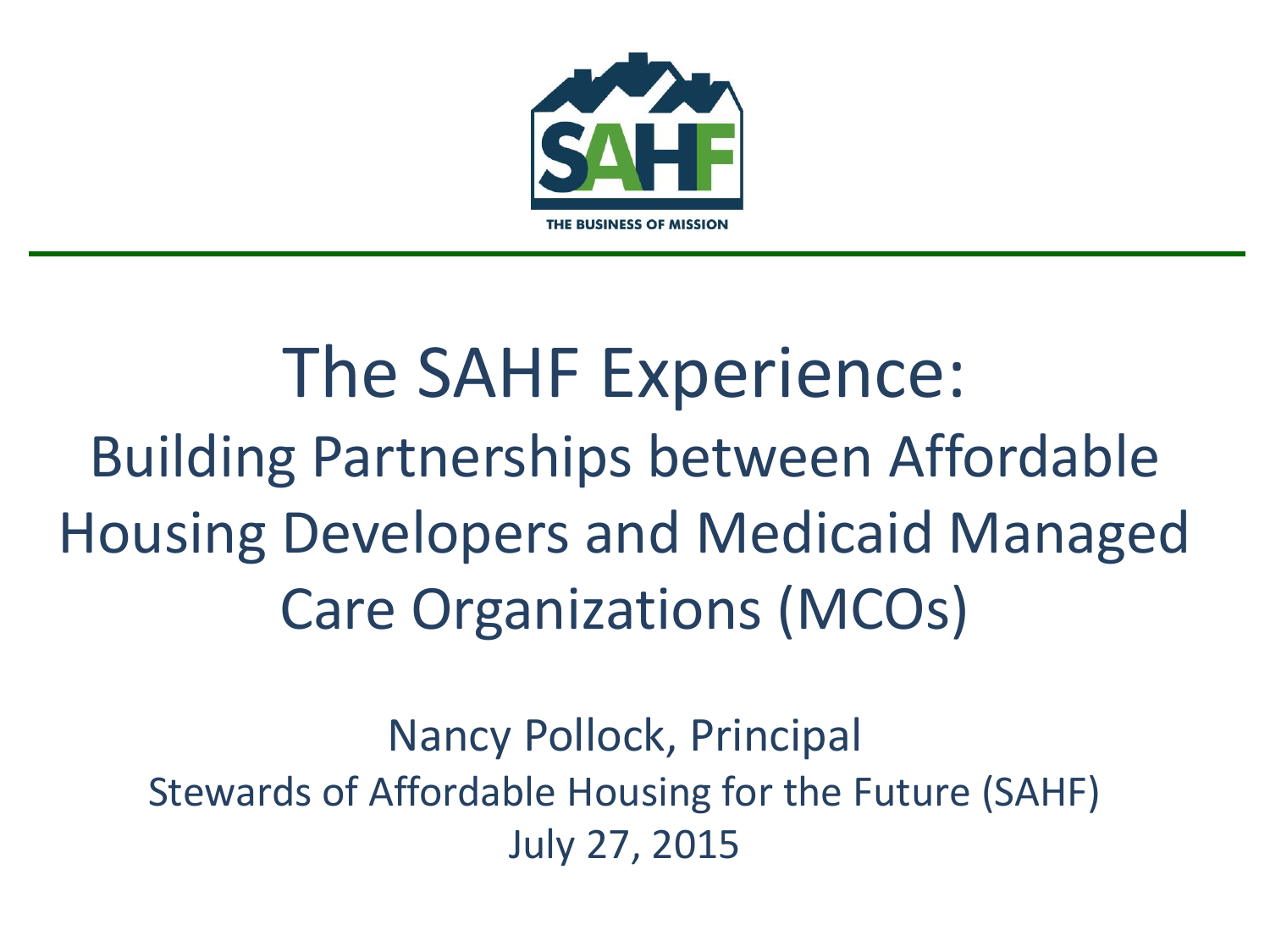## THE SAHF COLLABORATIVE

#### 1600 Properties / 116,000 Rental Units / ~190,000 Residents



#### **SAHF Members**

- **BRIDGE Housing**
- **●** The Community Builders
- The Evangelical Lutheran Good Samaritan Society
- **●** Homes for America
- **●** Mercy Housing
- **●** National Church Residences
- The NHP Foundation
- **●** National Housing Trust/Enterprise
- Preservation of Affordable Housing
- **●** Retirement Housing Foundation
- **●** Volunteers of America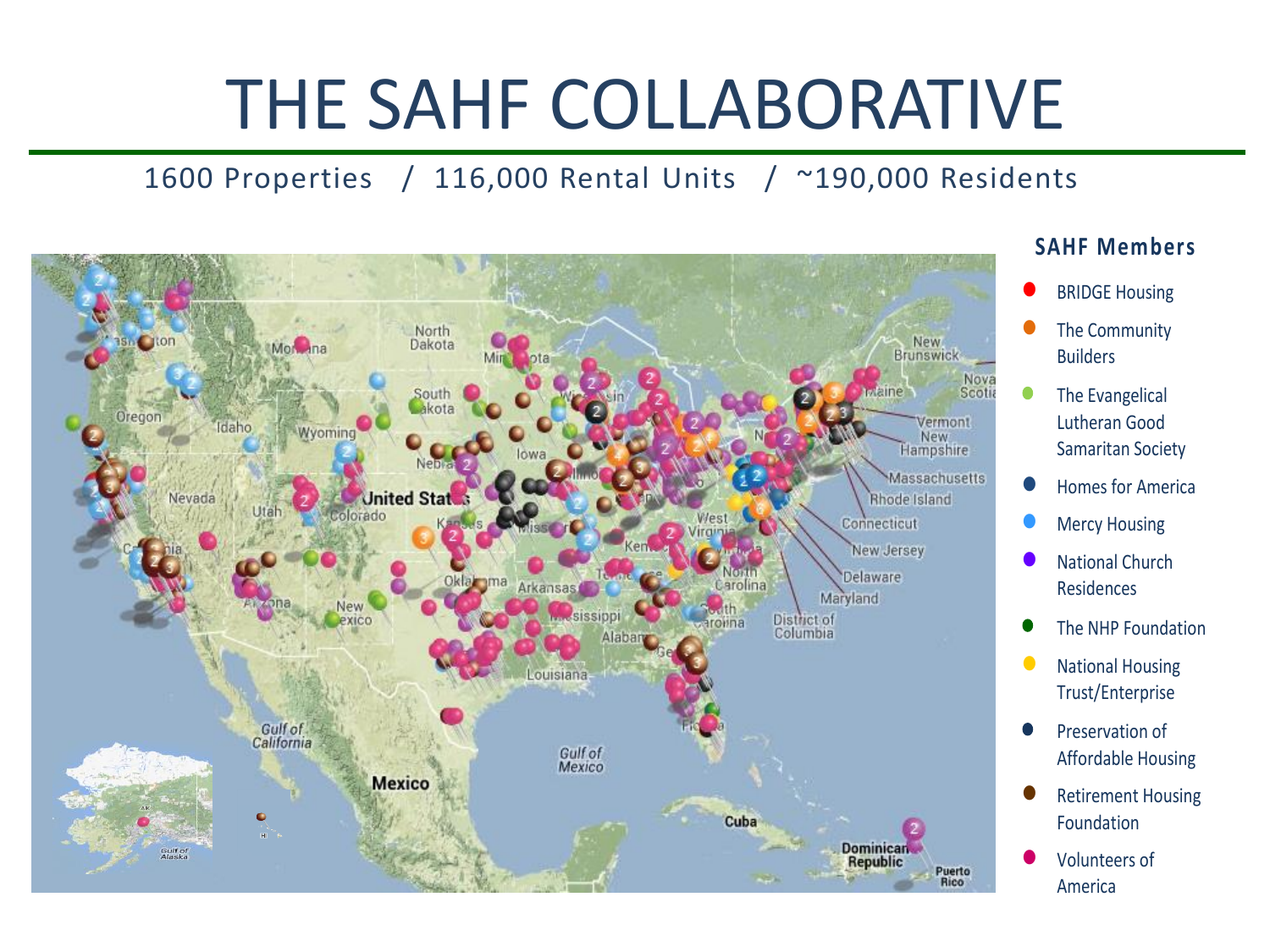#### SAHF'S APPROACH

- SAHF's mission is to support and enhance its members efforts to provide affordable housing and to enable the residents to improve the quality of their lives.
- SAHF is a leader in practice-based policy, working with its members, to develop solutions that are effective on the ground.
- SAHF focuses on pursuing innovation where the scale of the collaborative can have unique and substantial impact.
- SAHF members share and leverage each other's best practices and collaborate on business and mission opportunities.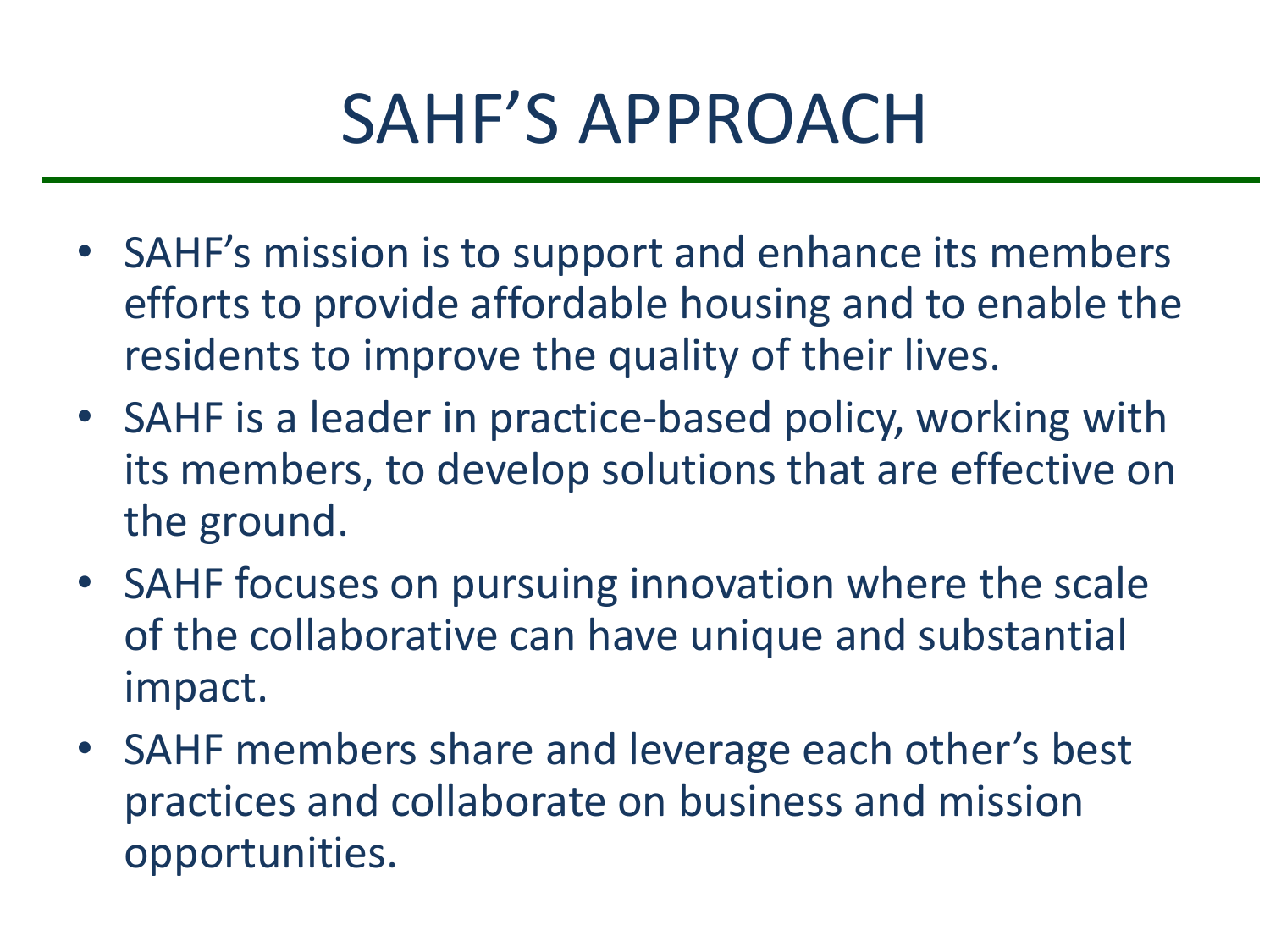### THE SAHF OUTCOMES INITIATIVE

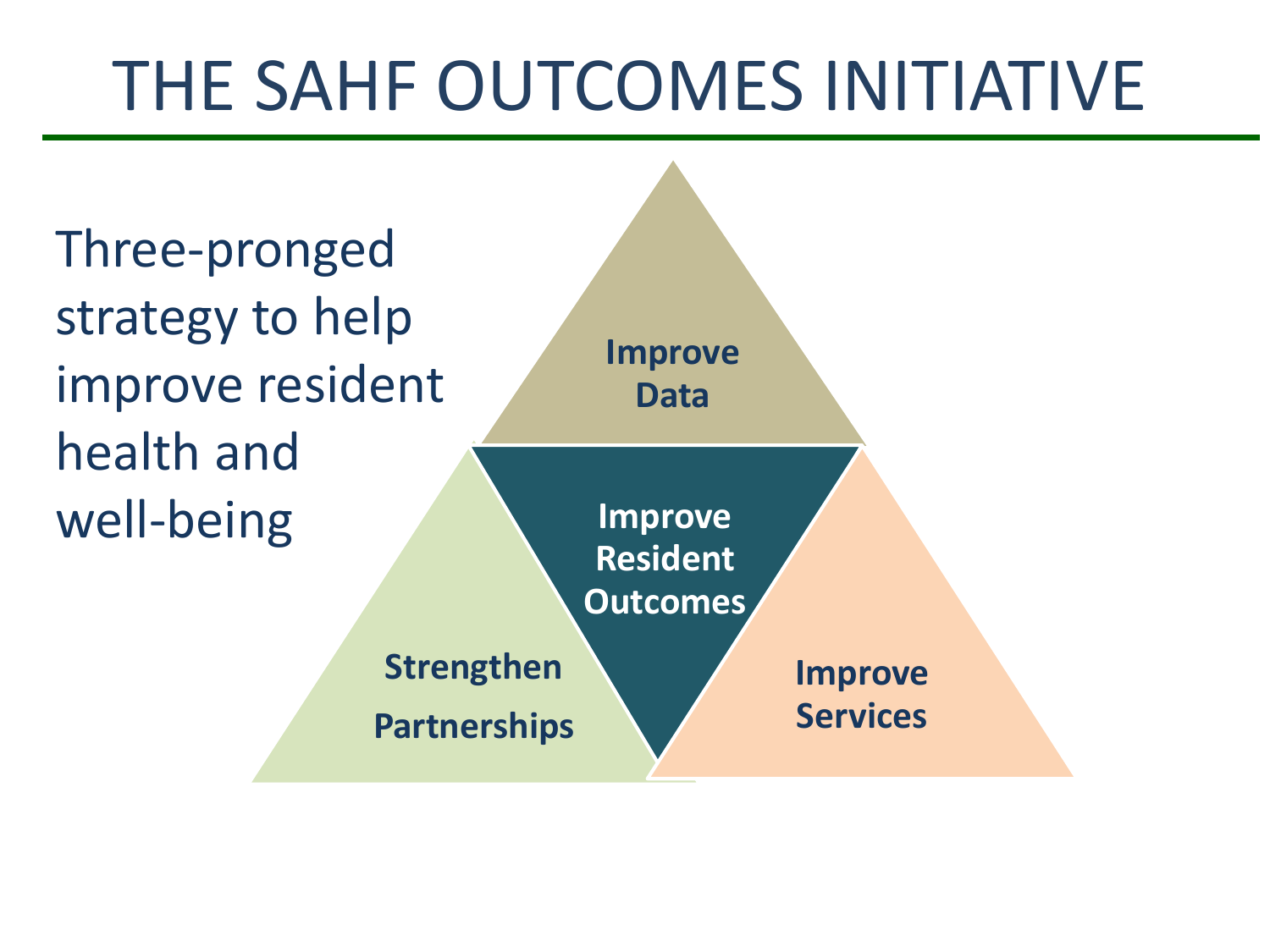#### THE SAHF PARTNERSHIP GOAL

**GOAL:** Develop partnerships with managed care that provide *sustained* support to improve the ability of SAHF members to provide and expand the reach of service-enriched housing that helps residents improve their health and well-being.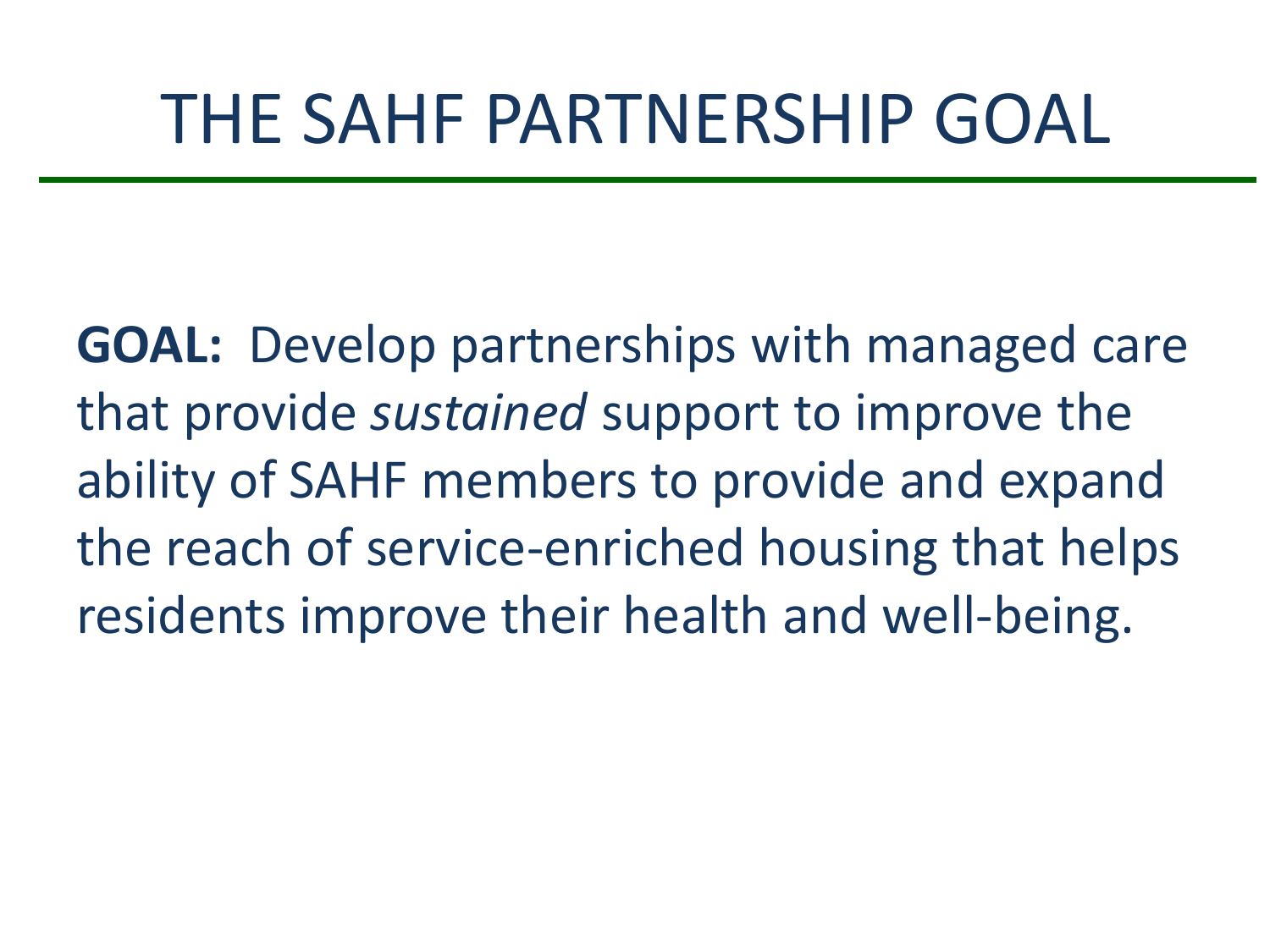## SAHF'S PARTNERSHIP STRATEGY

- Identify strategic opportunities (critical mass/MCO environment)
- Contact relevant managed care plans
- Get to know each other / present value proposition
- Match property addresses with MCO database
- Develop demonstration projects
- Secure funding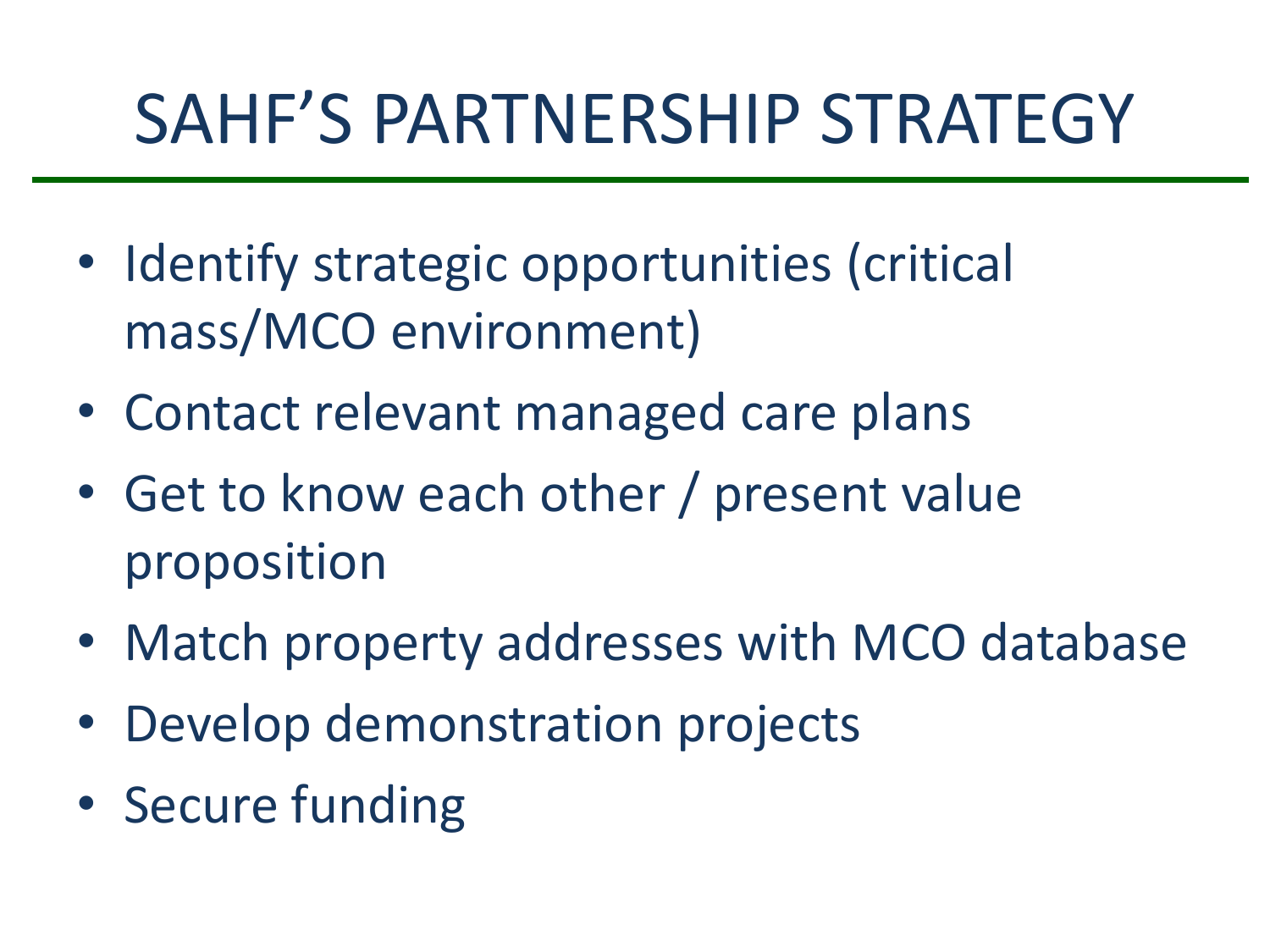#### KEY CHALLENGES

- Achieving a critical mass of residents
- Pursuing a moving target (i.e., a rapidly evolving health system and changing players)
- Working across systems that are not aligned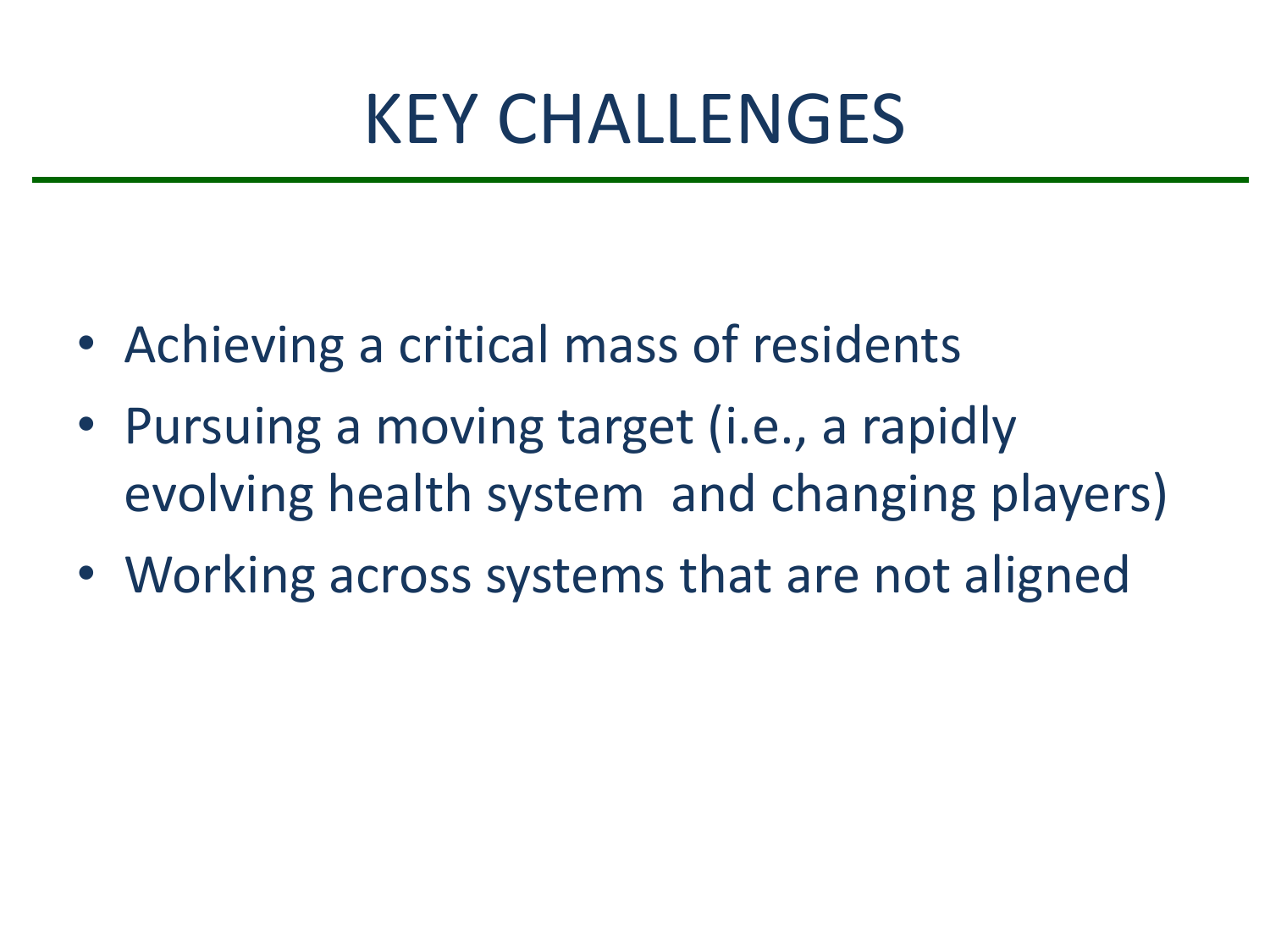## ACHIEVING A CRITICAL MASS

| Example: Texas Dual Eligible Integrated Care Project               |              |                                      |
|--------------------------------------------------------------------|--------------|--------------------------------------|
| Participating Counties, Number of Clients Covered and Health Plans |              |                                      |
| County                                                             | # of Clients | <b>Health Plans</b>                  |
| <b>Bexar</b>                                                       | 26,452       | Amerigroup, Molina, Superior         |
| <b>Dallas</b>                                                      | 27,941       | Molina, Superior                     |
| El Paso                                                            | 19,645       | Amerigroup, Molina                   |
| <b>Harris</b>                                                      | 47,160       | Amerigroup, Molina, United           |
| <b>Hidalgo</b>                                                     | 27,090       | Cigna-HealthSpring, Molina, Superior |
| <b>Tarrant</b>                                                     | 16,986       | Amerigroup                           |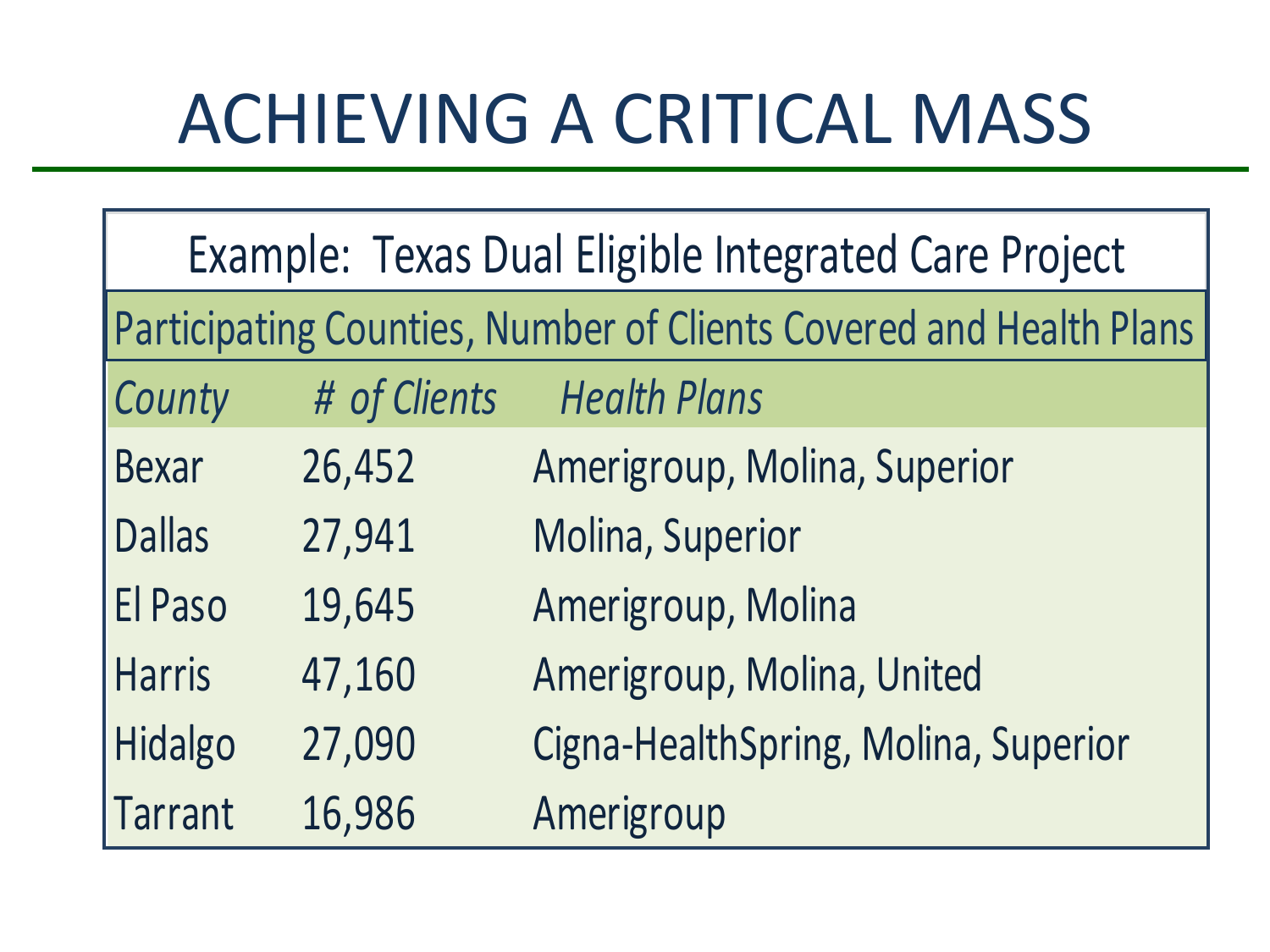## PURSUING A MOVING TARGET

- No two Medicaid programs are exactly the same
- Getting/keeping appointments
- Changes in leadership
	- Governors
	- Medicaid Directors
	- Manage Care CEOs
- Medicaid contracts are time-limited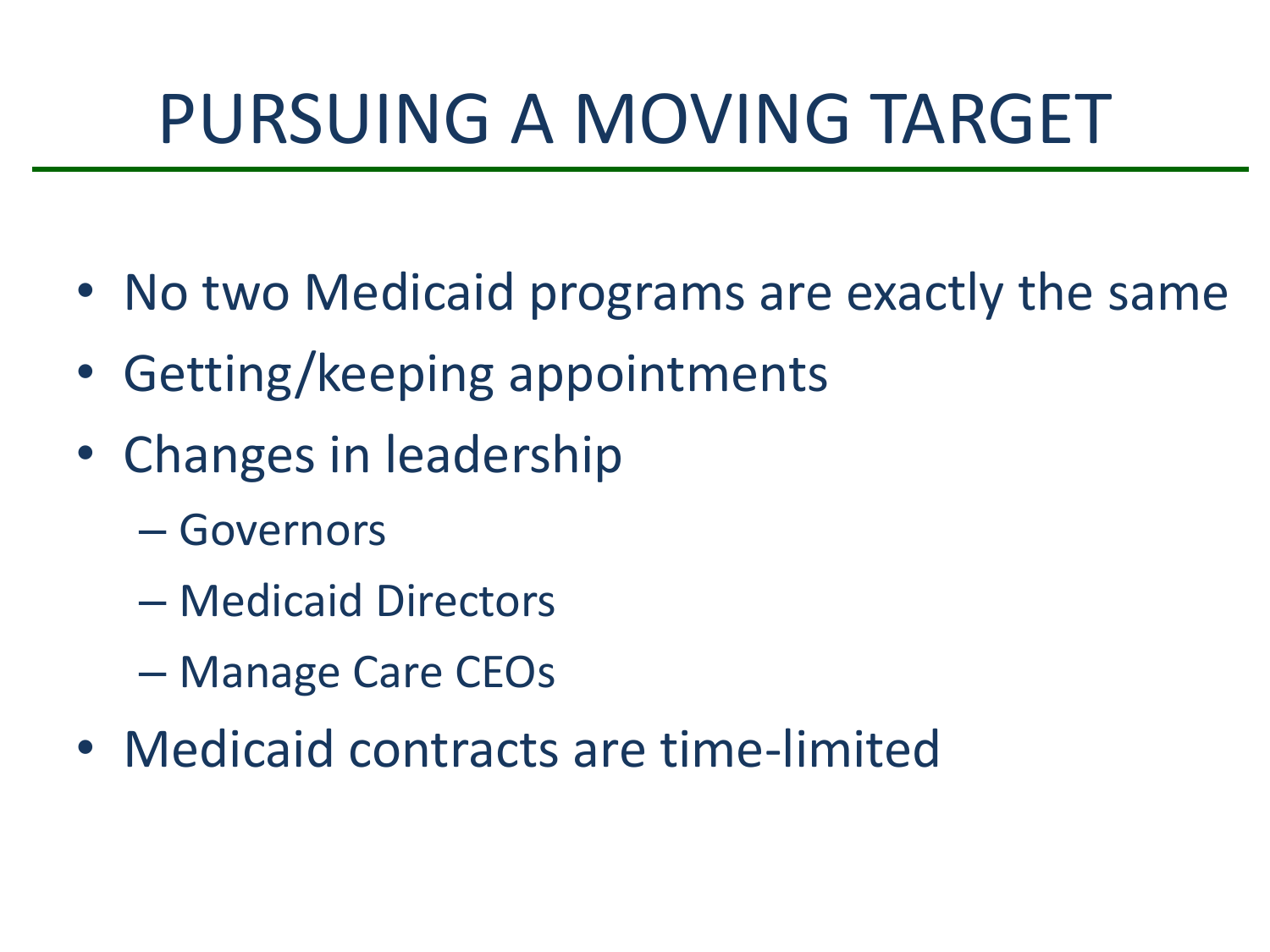# WORKING ACROSS SYSTEMS

- Serving same population, but different target populations
	- All residents vs. health plan beneficiaries
	- Focus on high-risk, high cost plan beneficiaries
- Both sectors highly regulated
	- Affordable housing regulations and long waiting lists limit MCO access to affordable housing for their beneficiaries
	- Many of the prevention services provided by resident service coordinators are not reimbursable through Medicaid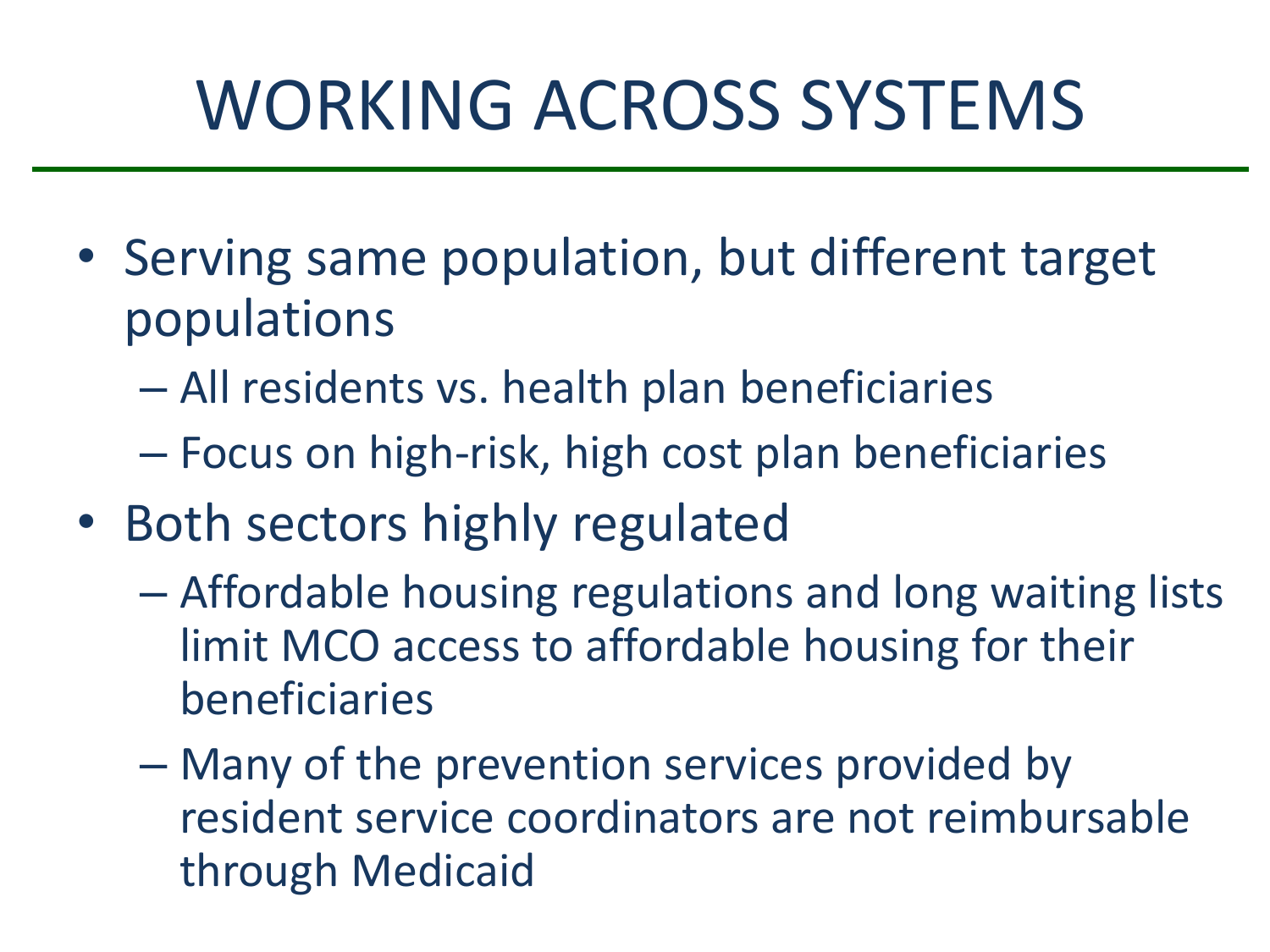#### KEY LESSONS LEARNED

- Process takes time and bandwith
- Housers need knowledge of the Medicaid system and players and MCOs need to understand what housers can and cannot do
- It's worth it!